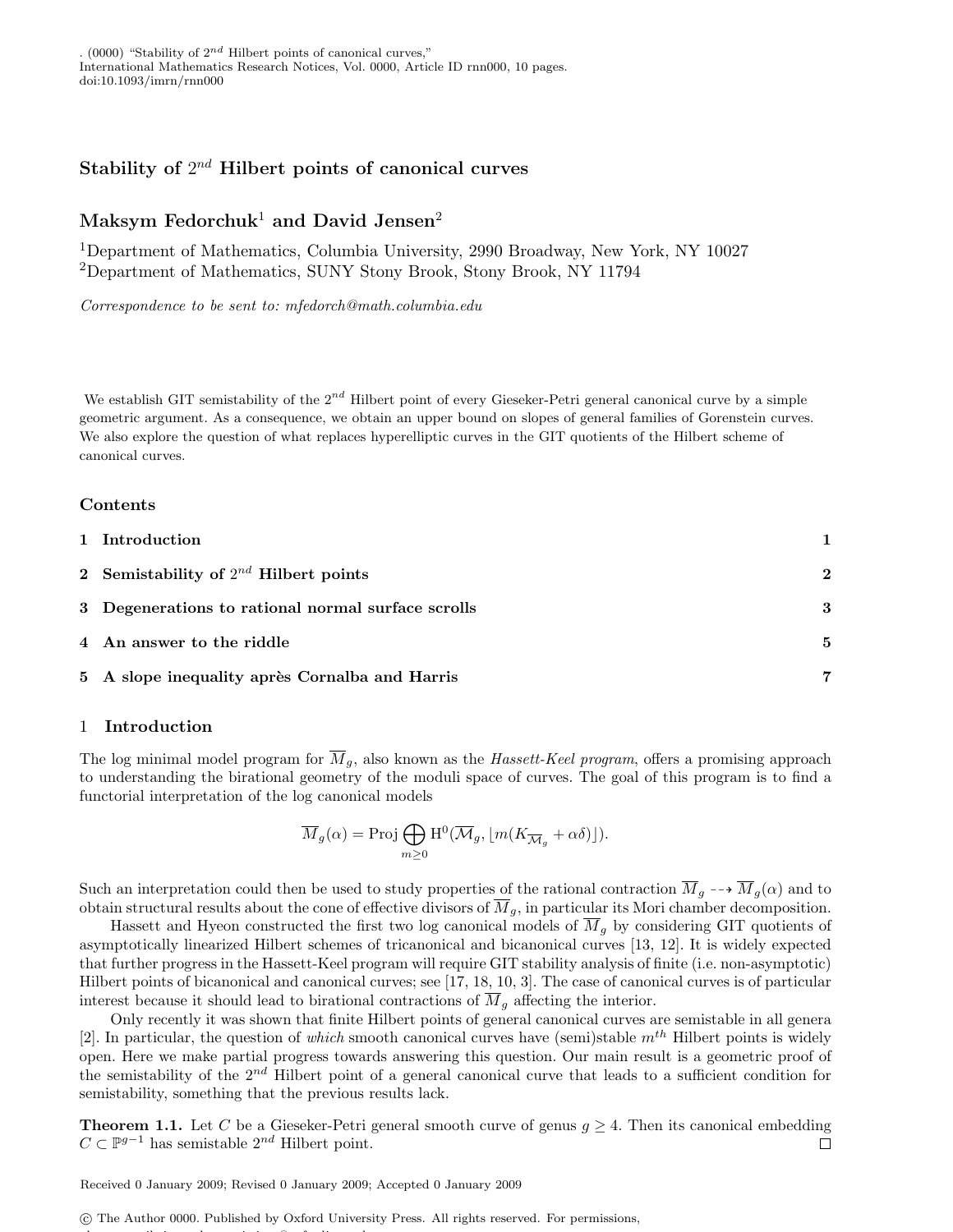If G is the quotient in question, then the map  $f: \overline{M}_q \dashrightarrow G$  is not a local isomorphism along the locus of curves of low Clifford index. As we show in this paper, f is not regular along the hyperelliptic locus  $\overline{H}_q \subset \overline{M}_q$ (see Section 4). In addition, f is not regular along the locus  $\text{Trig}_g(+)$  of trigonal curves with positive Maroni invariant and contracts the locus  $\text{Trig}_{g}(0)$  of trigonal curves with Maroni invariant 0 to a point (this locus is non-empty only for even g); see Corollary 3.2. We also observe that f is not regular along the bielliptic locus for  $g \geq 7$ . Finally, in the case  $g = 6$ , the rational map f contracts both the bielliptic locus (see Proposition 5.2) and the locus of plane quintics (see Corollary 3.5).

In addition to studying the indeterminacy locus of the map  $f: \overline{M}_g \dashrightarrow G$ , we also examine the indeterminacy locus of its inverse  $f^{-1}$ :  $\tilde{G} \dashrightarrow \overline{M}_g$ . To this end, we show that G parameterizes many different types of singular curves, a large number of which are enumerated in Theorem 3.3. Each of these singularities is predicted to play a role in a functorial interpretation of  $\overline{M}_q(\alpha)$ ; see [1] for precise predictions. As a consequence of our analysis, we discover a class of curves, the  $A_{2q}$ -rational curves, which lie in the total transform under f of the hyperelliptic locus  $H_q$ .

Finally, we include an important application of our semistability result, providing an upper bound on slopes of one-parameter families of Gorenstein curves with a sufficiently general generic fiber.

**Theorem 1.2.** Let B be a complete curve. If  $C \rightarrow B$  is a flat family of Gorenstein curves with generic fiber a canonically embedded curve whose  $2^{nd}$  Hilbert point is semistable, then the degree  $\lambda$  of the Hodge bundle and the degree  $\delta$  of the discriminant divisor satisfy the inequality

> $\delta$ λ

$$
\leq 7 + \frac{6}{g}.
$$

This theorem is an extension of a celebrated result of Cornalba and Harris [7], also independently obtained by Xiao [22], saying that the slope of any generically smooth family of Deligne-Mumford stable curves of genus g is at most  $8 + 4/g$ .

We prove Theorem 1.2 in Section 5, where we explicate the genericity assumption and give a precise definition of  $\lambda$  and  $\delta$ . We note in particular that the condition that the generic fiber is GIT semistable implies that it is not hyperelliptic or trigonal with positive Maroni invariant. It has long been expected that lower bounds on the slope of a family of curves should depend on the Clifford index and other geometric properties of the generic fiber; see e.g. [15, 19, 5].

## 2 Semistability of  $2^{nd}$  Hilbert points

We briefly recall the necessary definitions. Let  $C \hookrightarrow \mathbb{P}^{g-1}$  be a canonically embedded smooth curve of genus  $g \geq 4$ . Using Max Noether's theorem on projective normality of canonical curves [4, p.117], we define the  $2^{nd}$ Hilbert point of  $C \hookrightarrow \mathbb{P}^{g-1}$  to be the quotient

$$
\left[\mathrm{H}^0(\mathbb{P}^{g-1},\mathcal{O}_{\mathbb{P}^{g-1}}(2))\to \mathrm{H}^0(C,\mathcal{O}_C(2))\to 0\right] \in \mathrm{Grass}\left(3g-3,\binom{g+1}{2}\right).
$$

We denote by  $\overline{\text{Hilb}}_g^2$  the closure of the locus of  $2^{nd}$  Hilbert points of canonically embedded curves in the Grassmannian Grass $(3g-3, {g+1 \choose 2})$  and endow  $\overline{\text{Hilb}}_g^2$  with the linearization  $\mathcal{O}(1)$  coming from the Plücker embedding of the Grassmannian into  $\mathbb{P}\bigwedge^{3g-3}\mathrm{H}^0(\mathbb{P}^{g-1}, \mathcal{O}_{\mathbb{P}^{g-1}}(2))$ . Finally, we set

$$
G:=\overline{\mathrm{Hilb}}_g^{2,\mathrm{ss}}/\hspace{-3pt}/\mathrm{SL}(g)=\mathrm{Proj} \bigoplus_{m\geq 0} \mathrm{H}^0(\overline{\mathrm{Hilb}}_g^{2},\mathcal{O}(m))^{\mathrm{SL}(g)}
$$

to be the resulting GIT quotient. One reason that this construction is of particular interest is that the map

$$
f\colon\thinspace \overline{M}_g\dashrightarrow G
$$

is not an isomorphism on the interior  $M_g \subset \overline{M}_g$ . More precisely, we show that curves of Clifford index 0 and 1 are outside of the locus where this map is locally an isomorphism. We consider hyperelliptic, trigonal, and bielliptic curves in the later sections of the paper.

We proceed to state the main result of our paper in its greatest generality and to record its most important corollaries.

 $\Box$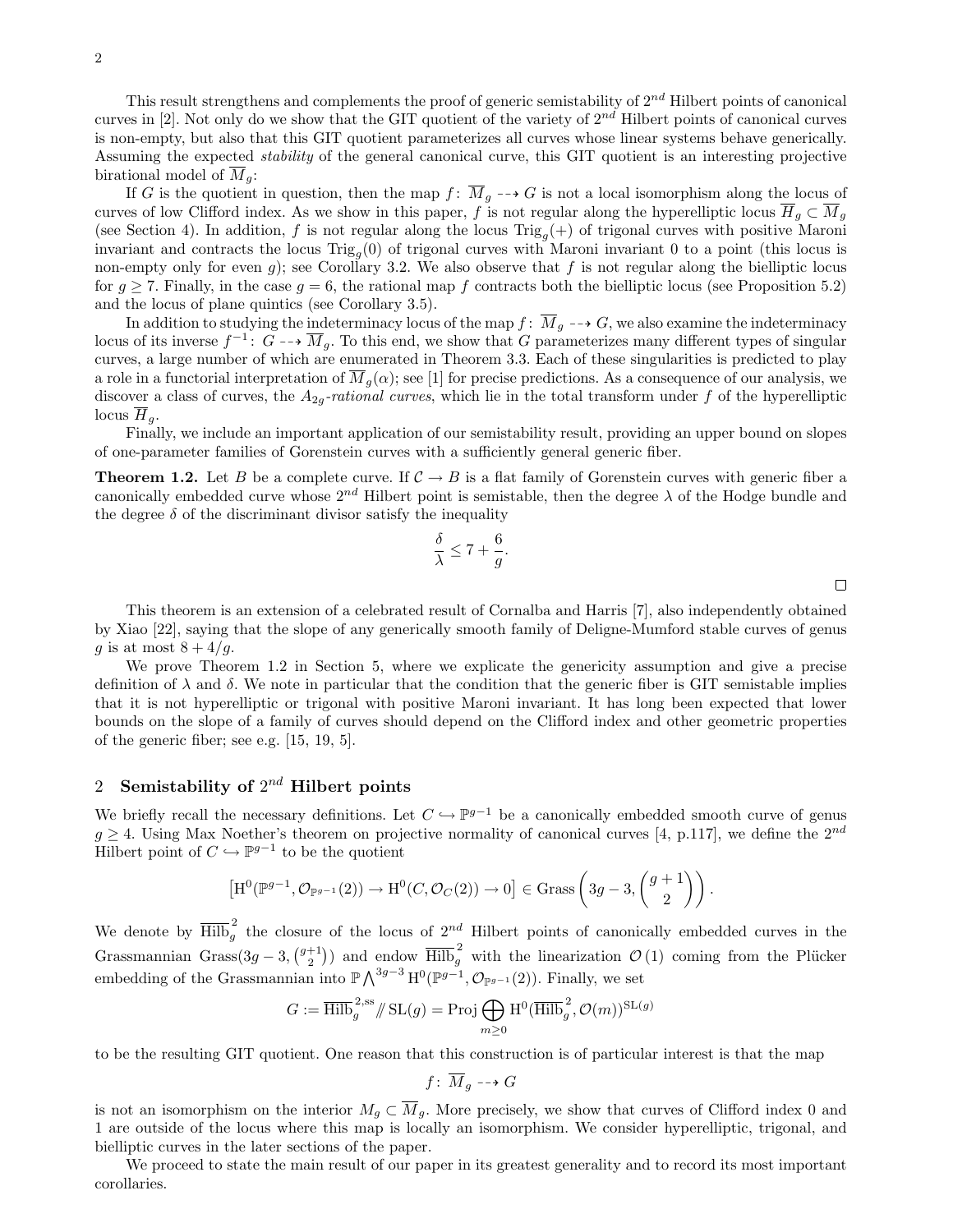**Theorem 2.1.** A canonical curve of genus g not lying on a quadric of rank 3 or less has semistable  $2^{nd}$  Hilbert point.

**Proof.** Our key geometric tool is the  $SL(g)$ -invariant effective divisor  $\mathcal{D} \subset$  Grass $(3g-3, \binom{g+1}{2})$  defined as the locus of  $(3g-3)$ -dimensional quotients of  $\mathrm{H}^{0}(\mathbb{P}^{g-1}, \mathcal{O}_{\mathbb{P}^{g-1}}(2))$  whose kernel contains a quadric of rank at most 3. The fact that D is a divisor follows directly from the fact that the locus of quadrics of rank at most 3 has dimension  $3g-3$  in  $\mathrm{H}^{0}(\mathbb{P}^{g-1}, \mathcal{O}_{\mathbb{P}^{g-1}}(2))$ . Since  $\mathrm{Grass}(3g-3, \binom{g+1}{2})$  is smooth of Picard number 1, the divisor D is defined by a global section of some power of  $\mathcal{O}(1)$ . Since  $SL(g)$  has no non-trivial characters, this section is  $SL(g)$ -invariant. It follows that any curve whose Hilbert point is not contained in  $D$  is semistable.

Recall that a complete smooth curve C is said to be Gieseker-Petri general if it satisfies the Petri condition that

$$
\mu\colon H^0(C, L)\otimes H^0(C, K_C-L)\to H^0(C, K_C)
$$

is injective for all  $L \in Pic(C)$ . That a general curve in  $M<sub>g</sub>$  is Gieseker-Petri general was proved by Gieseker [11], as well as Eisenbud and Harris [9] using degeneration arguments.

**Lemma 2.2.** The canonical embedding of a Gieseker-Petri general curve does not lie on a rank 3 quadric.  $\Box$ 

**Proof.** Suppose a canonically embedded curve lies on a quadric of rank 3 whose vertex is a linear space  $\Lambda$ of dimension  $g-3$ . The projection away from  $\Lambda$  maps C onto a conic  $R \simeq \mathbb{P}^1$  in  $\mathbb{P}^2$ . It follows that there is a decomposition  $K_C = 2L + B$ . Here, B is an effective divisor with  $\text{Supp}(B) = \Lambda \cap C$ , and L is a pullback of  $\mathcal{O}(1)$ from R. In particular, we have  $h^0(C, L) \geq 2$ . Let  $s_0, s_1$  be two distinct non-zero global sections of L, and  $s'_0, s'_1$ be the same rational functions considered now as sections of  $L + B$ . Then

$$
\mu(s_0 \otimes s_1' - s_1 \otimes s_0') = 0,
$$

violating the Petri condition.

Corollary 2.3. Theorem 1.1 holds.

Proof. Indeed, Theorem 1.1 is an immediate corollary of Lemma 2.2 and Theorem 2.1.

### 3 Degenerations to rational normal surface scrolls

Aside from canonical curves, there is another variety of interest in  $\mathbb{P}^{g-1}$  with ideal generated by  $\binom{g-2}{2}$  quadrics, namely a rational normal surface scroll. Recall that for non-negative integers a and b satisfying  $a + b = g - 2$ , a rational normal surface scroll  $S_{a,b} \subset \mathbb{P}^{g-1}$  is the join of two rational normal curves of degrees a and b whose linear spans do not intersect.

Rational normal surface scrolls are of particular interest to us because the linear system of quadrics containing a smooth trigonal canonical curve  $C \subset \mathbb{P}^{g-1}$  cuts out precisely such a surface. Namely, by the geometric Riemann-Roch the  $g_3^1$ 's on C are collinear in  $\mathbb{P}^{g-1}$ , and the resulting lines sweep out a rational normal surface scroll  $S_{a,b}$ . The difference  $|a - b|$  is classically known as the *Maroni invariant* of C. An important fact is that the ideal of the rational normal surface containing C is generated by the quadrics containing  $C$  [4]. It follows that the 2<sup>nd</sup> Hilbert point of a smooth trigonal canonical curve  $C \subset \mathbb{P}^{g-1}$  coincides with the 2<sup>nd</sup> Hilbert point of the rational normal scroll containing it.

In this section, we show that a rational normal surface scroll  $S_{a,b}$  is semistable if and only if  $a = b$ , i.e. if it is a  $\mathbb{P}^1 \times \mathbb{P}^1$  embedded by the complete linear system  $|\mathcal{O}_{\mathbb{P}^1 \times \mathbb{P}^1}(1,a)|$  in  $\mathbb{P}^{2a+1}$ .

**Proposition 3.1.** A rational normal surface  $S_{a,b}$  has semistable  $2^{nd}$  Hilbert point if and only if  $a = b$ .  $\Box$ 

**Proof.** The scroll  $S_{a,a}$  in  $\mathbb{P}^{2a-1}$  is the image of the homogeneous space  $\mathbb{P}^1 \times \mathbb{P}^1$  embedded via the complete linear system  $|O(a-1,1)|$ . The fact that its  $m^{th}$  Hilbert point is semistable now follows from Kempf's stability results [14, Corollary 5.3].

Suppose now that  $a \neq b$ . To see that the scroll  $S_{a,b}$  is non-semistable, recall that the ideal of  $S_{a,b}$  is generated by the determinants of the  $2 \times 2$  minors of the following matrix

> $\begin{pmatrix} x_0 & x_1 & \cdots & x_{a-1} & y_0 & y_1 & \cdots & y_{b-1} \end{pmatrix}$  $x_1$   $x_2$   $\cdots$   $x_a$   $y_1$   $y_2$   $\cdots$   $y_b$  $\setminus$

 $\Box$ 

г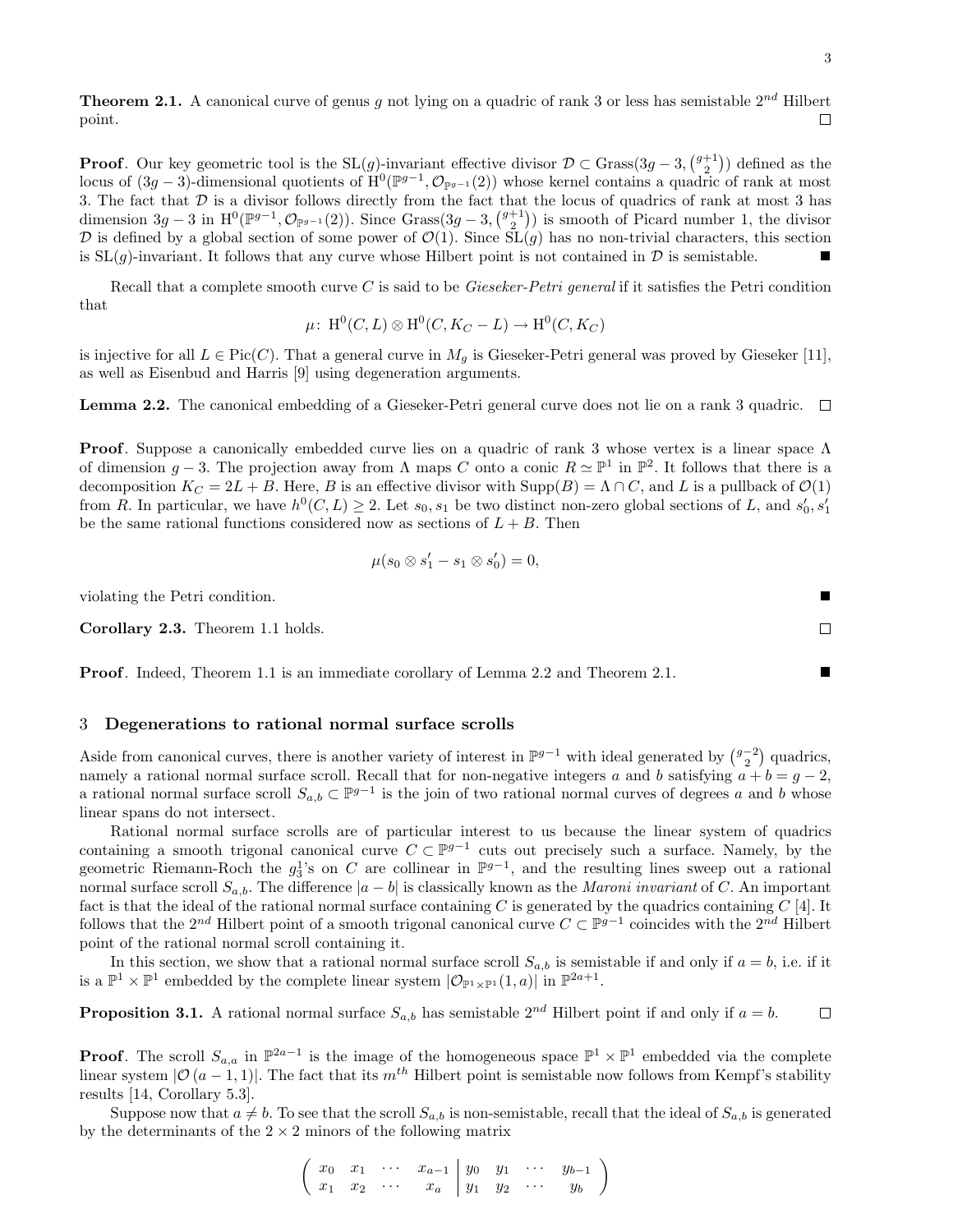We consider the one-parameter subgroup of  $Aut(S_{a,b}) \subset SL(g)$  acting with weight  $-(b+1)$  on  $x_i$ 's and weight  $a+1$  on  $y_i$ 's. The ideal of  $S_{a,b}$  becomes homogeneous with respect to  $\rho$ . It follows that every monomial basis of  $\mathrm{H}^{0}(S_{a,b},\mathcal{O}(m))$  has the same  $\rho$ -weight. For  $m=2$ , we compute that the  $\rho$ -weight of  $\mathrm{H}^{0}(S_{a,b},\mathcal{O}(2))$  is

$$
2(b+1)\binom{a}{2} - 2(a+1)\binom{b}{2} - ab(a-b) = (a-b)(a+b-1) \neq 0.
$$

Since the  $\rho$ -weight is non-zero, we conclude that  $S_{a,b}$  is non-semistable.

As a corollary, we obtain the following two results.

**Corollary 3.2.** Trigonal curves with positive Maroni invariant have non-semistable  $2^{nd}$  Hilbert points. Trigonal curves with Maroni invariant 0 are strictly semistable and are identified in  $G = \overline{\text{Hilb}}_g^{2,ss} / \text{SL}(g)$  with the point corresponding to the balanced rational normal surface scroll in  $\mathbb{P}^{g-1}$ .  $\Box$ 

**Proof.** This follows immediately from Proposition 3.1 and the fact that the  $2^{nd}$  Hilbert point of a trigonal curve of genus g and Maroni invariant m coincides with the  $2^{nd}$  Hilbert point of the scroll  $S_{\frac{g+m}{2}-1,\frac{g-m}{2}-1}$ .

We note that non-semistability of trigonal curves with a positive Maroni invariant reflects the fact that the locus in  $\overline{M}_q$  of trigonal curves contained in an unbalanced scroll is covered by families of slope strictly greater than  $7 + \frac{6}{9}$ ; in particular, when g is odd, Trig<sub>g</sub> is covered by families of slope  $7 + \frac{20}{3g+1}$  [8].

The second corollary of Proposition 3.1 shows that  $G = \overline{\rm Hilb}_g^{2,ss} / \!\!/\, SL(g)$  parameterizes curves with numerous singularities, as predicted by [1].

**Theorem 3.3.** Suppose g is even. There exist non-trigonal canonical curves with semistable  $2^{nd}$  Hilbert point and possessing the following classes of singularities:

- (a) All  $A_k$  singularities with  $k \leq 2g + 1$ .
- (b) All  $D_k$  singularities with  $k \leq 2g$ .
- (c) If  $g = 6m 2$ , the singularity  $y^3 = x^{g+2}$  and its deformations.
- (d) If  $g = 6m 4$ , the singularity  $y^3 = x^{g+1}$  and its deformations.
- (e) If  $g = 6m$ , the singularity  $y^3 = x^{g+1}$  and its deformations.

**Proof.** Let  $g = 2k$ . We begin by constructing a curve C, with a desired singularity  $p \in C$ , in the class  $(3, k + 1)$ on  $\mathbb{P}^1 \times \mathbb{P}^1$ . Next we embed C via the restriction of the complete linear system  $|\mathcal{O}_{\mathbb{P}^1 \times \mathbb{P}^1}(1,k-1)|$ , which is evidently a canonical linear system on C. The  $2^{nd}$  Hilbert point of the canonical embedding of C will then be the 2<sup>nd</sup> Hilbert point of the balanced normal scroll  $S_{k-1,k-1}$ , hence semistable by Proposition 3.1. We can then deform C out of the scroll preserving singularities of C and the semistability of its  $2^{nd}$  Hilbert point.

Construction of the singular curve  $(C, p)$  on the scroll:

(a) Consider a smooth rational curve  $C_1$  in the class  $(2,1)$  on  $\mathbb{P}^1 \times \mathbb{P}^1$ . Since  $h^0(\mathcal{O}_{C_1}(-1,k-1)) =$  $h^1(\mathcal{O}_{C_1}(-1, k-1)) = 0$ , the restriction map  $|\mathcal{O}_{\mathbb{P}^1 \times \mathbb{P}^1}(1, k)| \to |\mathcal{O}_{C_1}(2k+1)|$  is bijective. It follows that for every  $p \in C_1$ , there exists a unique divisor  $C_2 \in |O_{\mathbb{P}^1 \times \mathbb{P}^1}(1,k)|$  such that  $(C_1 \cdot C_2)_p = (2k+1)$ . Evidently, such a divisor is smooth if p is not a ramification point of the projection  $\text{pr}_2$ :  $C_1 \rightarrow \mathbb{P}^1$ .

It follows that for the general point  $p \in C_1$ , there is a smooth rational curve  $C_2 \in |\mathcal{O}_{\mathbb{P}^1 \times \mathbb{P}^1}(1,k)|$  such that  $C_1$  and  $C_2$  are maximally tangent at p. Namely, we have  $(C_1 \cdot C_2)_p = (2k+1)$ . It follows that  $C := C_1 \cup C_2$ is a curve of class  $(3, k+1)$  on  $\mathbb{P}^1 \times \mathbb{P}^1$  with a unique singularity of type  $A_{2g+1}$ . The complete linear system  $|\mathcal{O}(1, k-1)|$  embeds  $\mathbb{P}^1 \times \mathbb{P}^1$  in  $\mathbb{P}^{g-1}$ , mapping  $C_1$  and  $C_2$  to rational normal curves, meeting in a singularity of type  $A_{2q+1}$  at p. Thus the image of C under this embedding is an  $A_{2q+1}$ -rational curve on  $S_{k-1,k-1}$ ; see Definition 4.1.

(b) A curve with a  $D_{2q}$  singularity is obtained by taking a nodal curve  $C_1$  of class  $(2, 2)$  and a curve  $C_2$  of class  $(1, k - 1)$  that is tangent with multiplicity  $2k - 1$  to one of the branches at the node of  $C_1$ .

(c) If  $k = 3m - 1$ , then we take three rational curves in the class  $(1, m)$ , all meeting at a single point where they pairwise intersect with multiplicity 2m. The resulting singularity is analytically isomorphic to  $y^3 = x^{g+2}$ . (d) may be proved analogously to Part (c).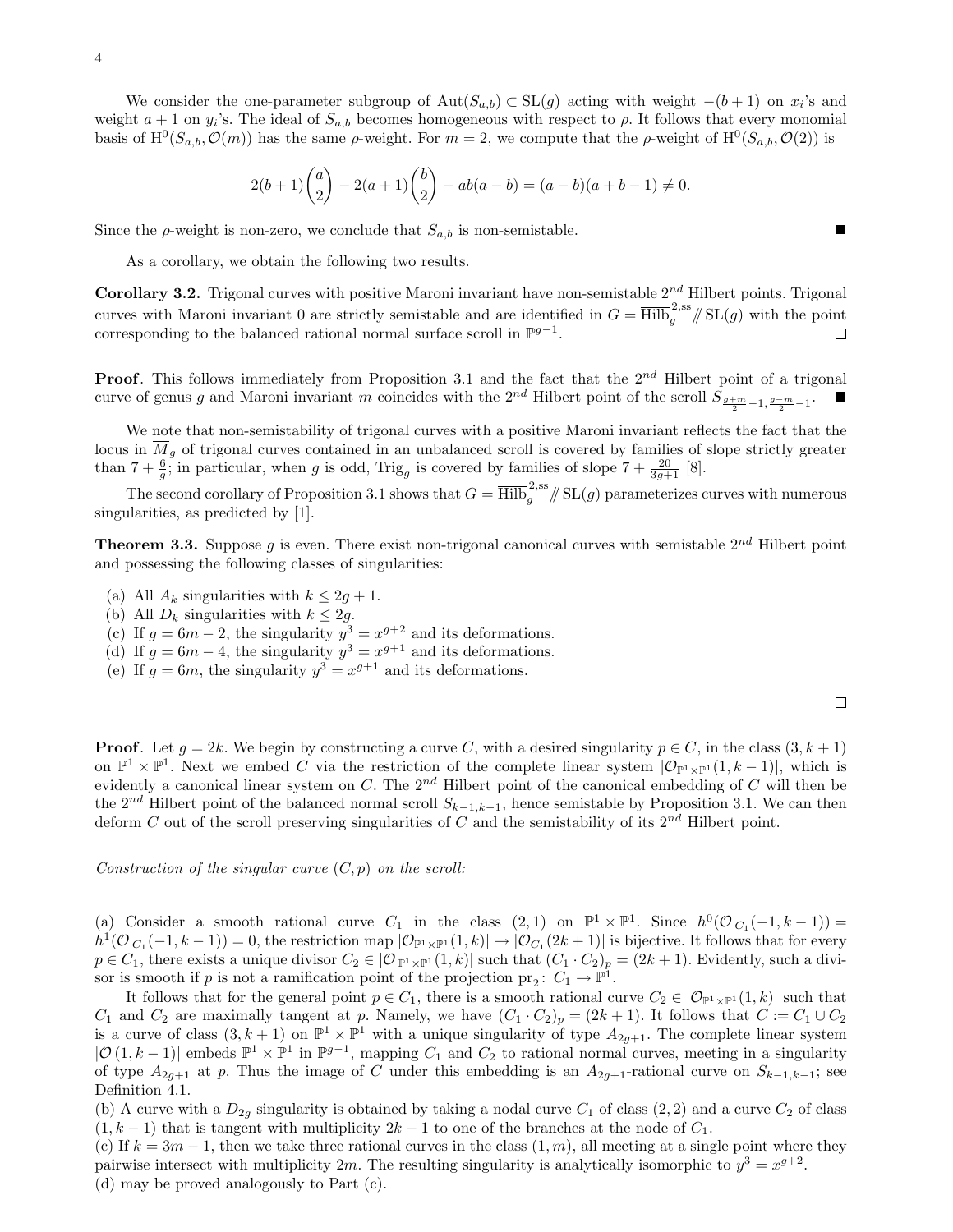(e) We exhibit an explicit curve in the class  $(3, 3m + 1)$  with singularity analytically isomorphic to  $y^3 = x^{6m+1}$ . Namely, consider

$$
(y - xm)3 - x3m+1y3 = 0.
$$
 (3.1)

This curve has a rational parameterization  $x = t^3$ ,  $y = t^{3m}/(1-t^{3m+1})$ . Evidently, under this parameterization  $x = t^3$  and  $y - x^m = t^{6m+1} + \cdots$ . The claim follows.

Having established the existence of a curve C, with a desired singularity  $p \in C$ , in the class  $(3, k + 1)$ on  $\mathbb{P}^1 \times \mathbb{P}^1$ , we must now show that there exists a non-trigonal semistable curve with the same singularity. To do this, we observe that a general equisingular deformation of C in  $\mathbb{P}^{g-1}$  is non-trigonal. More precisely, the deformations of C as a subscheme of  $\mathbb{P}^{g-1}$  and the deformations of C as a  $(3, k+1)$  divisor on  $\mathbb{P}^1 \times \mathbb{P}^1$ both surject smoothly onto the deformation space of the singularity  $p \in C$ . Since the dimension of the Hilbert scheme of canonical curves is  $(3g-3)+(g^2-2g)$ , the dimension of the SL $(g)$ -orbit of the scroll is  $g^2-2g-6$ , and the dimension of the linear system  $|{\cal O}_{\mathbb{P}^1\times\mathbb{P}^1}(3,k+1)|$  is  $2g+7$ , we conclude that the general equisingular deformation of  $(C, p)$  does not lie on the scroll if and only if  $3g - 3 > 2g + 1$ , or  $g > 4$ . This concludes the proof.

In the specific case of  $g = 6$ , there is another surface of interest – the Veronese surface: If  $C \subset \mathbb{P}^5$  is a smooth canonical curve of genus 6 that admits a  $g_5^2$ , then any 5 points in a  $g_5^2$  are coplanar by the geometric Riemann-Roch. It follows that each of the quadrics containing  $C$  also contains the conic through these five points. The resulting two-dimensional family of conics sweeps out the Veronese surface in  $\mathbb{P}^5$ . Moreover, the ideal of the Veronese surface is generated by the quadrics containing C.

**Proposition 3.4.** The Veronese surface in  $\mathbb{P}^5$  has semistable  $2^{nd}$  Hilbert point.

**Proof.** This also follows immediately from [14, Corollary 5.3], as the Veronese surface is simply  $\mathbb{P}^2$  embedded in  $\mathbb{P}^5$  via the complete linear system  $\overline{O_{\mathbb{P}^2}(2)}$ .

**Corollary 3.5.** A canonically embedded plane quintic has semistable  $2^{nd}$  Hilbert point, coinciding with the  $2^{nd}$  Hilbert point of a Veronese surface. П

#### 4 An answer to the riddle

What is the limit of the canonical model of a smooth curve as it degenerates to a hyperelliptic curve? This is the question that opens a well-known paper of Bayer and Eisenbud [6]. In this section, we aim to show that their answer – a ribbon – is only part of the story. In fact, there is a larger class of curves, the  $A_{2q}$ -rational curves, that give a canonical answer to this question, at least from the point of view of GIT for canonical curves.

**Definition 4.1.** A complete connected reduced curve of genus g with a unique singularity of type  $A_{2g}$  ( $y^2 =$  $x^{2g+1}$ ) is called an  $A_{2g}$ -rational curve. A complete connected reduced curve of genus g with a unique singularity of type  $A_{2g+1}$   $(y^2 = x^{2g+2})$  is called an  $A_{2g+1}$ -rational curve. □

Since the genus of the two singularities  $A_{2g+1}$  and  $A_{2g}$  both equal g, an  $A_{2g}$ -rational curve is necessarily irreducible and its normalization is isomorphic to  $\mathbb{P}^1$ . Similarly, an  $A_{2g+1}$ -rational curve necessarily has two irreducible components, each isomorphic to  $\mathbb{P}^1$ . We will denote an  $A_{2g+1}$ -rational curve C with the singularity  $\hat{\mathcal{O}}_{C,p} \simeq k[[x,y]]/(y^2 - x^{2g+2})$  by  $(C, p)$ .

Isomorphism classes of  $A_{2g+1}$ -rational curves with a fixed pointed normalization are in bijection with closed points of  $\mathbb{G}_m \times \mathbb{G}_a^{g-1}$ . Indeed, let the pointed normalization of an  $A_{2g+1}$ -rational curve be a disjoint union of two pointed rational curves  $(\mathbb{P}^1, p_1)$  and  $(\mathbb{P}^1, p_2)$ , where the uniformizer at  $p_1$  is x and at  $p_2$  is y. Then the isomorphism class of a (parameterized)  $A_{2g+1}$ -curve is specified by a gluing datum  $y \mapsto a_1x + \cdots + a_gx^g$ , where  $a_1 \neq 0$ , that defines an isomorphism

$$
\mathbb{C}[y]/(y^{g+1}) \to \mathbb{C}[x]/(x^{g+1})
$$

along which the two length  $g + 1$  subschemes supported at  $p_1$  and  $p_2$  respectively are glued. We call  $(a_1, a_2, \ldots, a_g) \in \mathbb{G}_m \times \mathbb{G}_a^{g-1}$  the *crimping*, and refer the reader to [21] for a systematic treatment of crimping for singular curves.

Suppose that C is an  $A_{2g+1}$ -rational curve given by the gluing datum  $y \mapsto a_1x + \cdots + a_gx^g$ . Since C is a local complete intersection curve, it admits a dualizing line bundle  $\omega_c$ . While there are numerous ways to get a handle on this line bundle, we will only consider the one that, to us, is the most explicit. Namely, we use the defining property which says that  $\omega_C$  is the unique line bundle that restricts to  $\mathcal{O}(g-1)$  on each

 $\Box$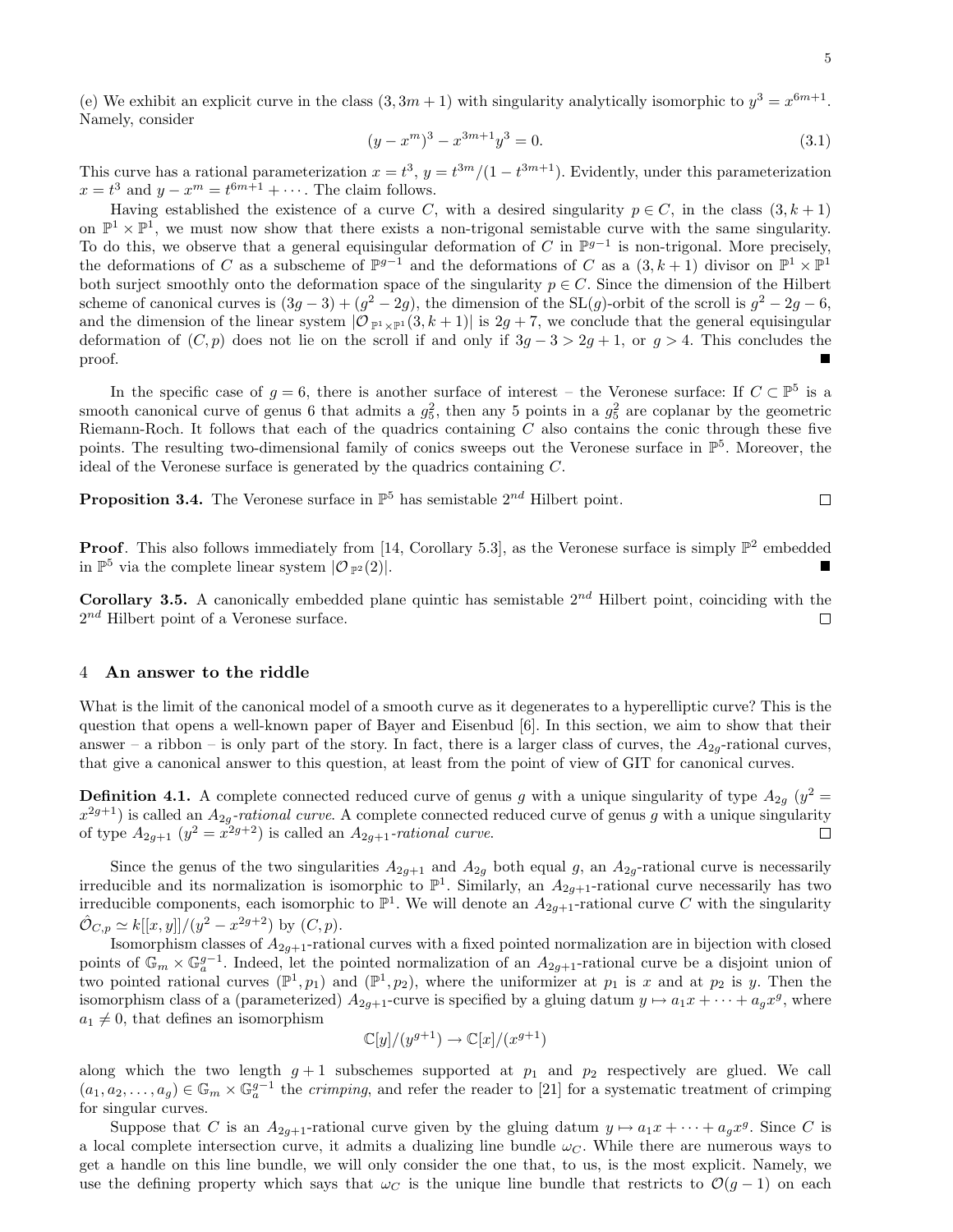irreducible rational component and has g global sections. It follows that we can identify  $K_C$  with the triple  $(\mathcal{O}(g-1), \mathcal{O}(g-1), \kappa_C)$  where

$$
\kappa_C = 1 + k_1 x + \dots + k_g x^g \in (\mathbb{C}[x]/(x^{g+1}))^*
$$

is a gluing datum for a line bundle on C. Thus the determination of  $\omega_C$  reduces to computing  $\kappa_C$ .

**Proposition 4.2.** The canonical line bundle  $\omega_C$  is defined by

$$
\kappa_C = 1 + k_1 x + \dots + k_{g-1} x^{g-1} + k_g x^g,
$$

where  $k_g = 0$  and  $k_i, 1 \le i \le g-1$ , are (uniquely determined) polynomials in  $a_1, (a_1)^{-1}, a_2, \ldots, a_g$ .  $\Box$ 

**Proof.** Since  $\omega_C|_{C_1} \simeq \mathcal{O}(g-1)$  has exactly g global sections  $1, y, \ldots, y^{g-1}$ , all of them have to lift to global sections of  $\omega_C$ . This means that each of the elements  $\kappa_C, \kappa_C y, \ldots, \kappa_C y^{g-1}$  of  $\mathbb{C}[x]/(x^{g+1})$  must be a linear combination of  $1, x, \ldots, x^{g-1}$ . From this, we immediately obtain that  $k_g = 0$ . Next, setting to 0 the coefficient of  $x^g$  in

$$
\kappa_C y^n = (1 + k_1 x + \dots + k_{g-1} x^{g-1})(a_1 x + \dots + a_g x^g)^n,
$$

we obtain

$$
a_1^n k_{g-n} + n a_1^{n-1} a_2 k_{g-n-1} + \dots = 0.
$$
\n
$$
(4.1)
$$

Setting  $n = g - 1$ , this gives  $k_1 = -n a_2/a_1$ , which determines  $k_1$  uniquely. The assertion for  $k_2, \ldots, k_{g-1}$  follows by induction by applying (4.1) for  $n = g - 2, \ldots, 1$  repeatedly.  $\blacksquare$ 

**Example 4.3** (see [?, Section 2.3.7]). Up to projectivities, there is a unique canonically embedded  $A_9$ -curve C. It can be defined by the crimping datum  $y \mapsto x + x^2 + x^3 + x^4$ . A quick computation shows that the gluing datum of  $\omega_C$  is  $\kappa_C = 1 - 3x + 5x^2 - 5x^3$ . It follows that C can be defined parametrically by

$$
x_0 = \begin{pmatrix} 1 & 1 \ 1 - 3x + 5x^2 - 5x^3 \end{pmatrix}, x_1 = \begin{pmatrix} y & 1 \ x - 2x^2 + 2x^3 \end{pmatrix}, x_2 = \begin{pmatrix} y^2 \ x^2 - x^3 \end{pmatrix}, x_3 = \begin{pmatrix} y^3 \ x^3 \end{pmatrix}.
$$

**Example 4.4.** Suppose  $g = 2k + 1$ . Consider the crimping datum

$$
y \mapsto x - tx^{k+2},
$$

where  $t \neq 0$  is a parameter. One easily computes that  $\kappa_C = 1 + tkx^{k+1}$  and that the following is a basis of  ${\rm H}^0(C, \omega_C)$ :

$$
\omega_i = (x^i + t(k-i)x^{k+1+i}, y^i), \ i = 0, \dots, k-1, \qquad \omega_i = (x^i, y^i), \ i = k, \dots, 2k.
$$

We recall the definition of the balanced ribbon of genus  $q = 2k + 1$  from [2]: it is a canonical ribbon obtained by gluing  $Spec \mathbb{C}[u,\epsilon]/(\epsilon^2)$  and  $Spec \mathbb{C}[v,\eta]/(\eta^2)$  via the isomorphism

$$
u \mapsto v^{-1} + v^{-k-2}\eta,
$$
  

$$
\epsilon \mapsto v^{-g-1}\eta
$$

of distinguished open affines  $Spec \mathbb{C}[u, u^{-1}, \epsilon]/(\epsilon^2)$  and  $Spec \mathbb{C}[v, v^{-1}, \eta]/(\eta^2)$ .

**Lemma 4.5.** The flat limit as  $t \to 0$  of the  $A_{2q+1}$ -curve in Example 4.4 is the balanced canonical ribbon R of genus  $g = 2k + 1$ .  $\Box$ 

**Proof.** Recall from [2, Lemma 3.1] that there is a basis of  $H^0(R, \omega_R)$  whose elements can be identified with the following polynomials in u and  $\epsilon$  (here  $\epsilon^2 = 0$ ):

$$
z_i = u^i, \ 0 \le i \le k, \qquad z_i = u^i + (i - k)u^{i-k-1}\epsilon, \ k+1 \le i \le 2k.
$$

We keep the notation of Example 4.4. Note that if we set  $\psi_i := \omega_i/(x^{2k}, y^{2k})$  and  $w := 1/x$ , then

$$
\psi_i = (w^i, y^{-i}), 0 \le i \le k, \qquad \psi_i = (w^i + (i - k)w^{i - k - 1}t, y^{-i}), k + 1 \le i \le 2k.
$$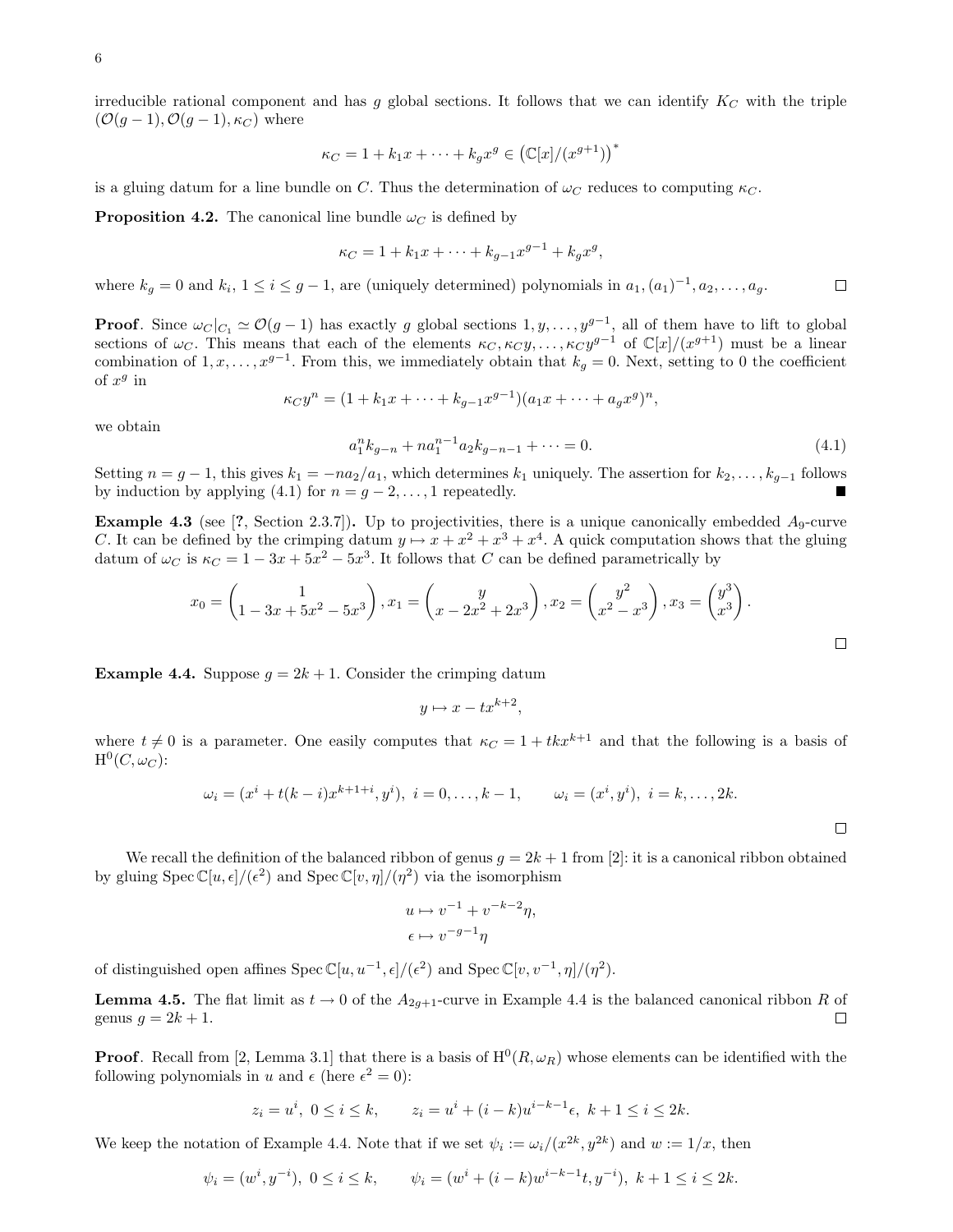To prove the lemma, it suffices to show that any quadratic relation among the  $z_i$ 's is a flat limit of a quadratic relation among the  $\psi_i$ 's as  $t \to 0$ . If we evaluate a quadratic relation among  $z_i$ 's on  $\psi_i$ , we obtain an expression of the form  $(f(w)t^2, 0)$ , where deg  $f(w) \leq 2k-2$ . It remains to show that  $(w^it, 0)$  can be obtained as a quadratic polynomial in the  $\psi$ 's for  $0 \leq i \leq 2k - 2$ . Indeed, we have

$$
(w^{i}t, 0) = (w^{k+i+1} + (i+1)w^{i}t, y^{-k-i-1})(1, 1) - (w^{k+i} + iw^{i-1}t, y^{-k-i})(w, y^{-1})
$$
  
=  $\psi_{k+i+1}\psi_{0} - \psi_{k+i}\psi_{1}$ , for  $0 \le i \le k - 1$ ,

and

$$
(w^{i}t, 0) = (w^{2k} + kw^{k-1}t, y^{-2k})(x^{i-k+1}, y^{-i+k-1}) - (w^{2k-1} + iw^{k-2}t, y^{-2k+1})(w^{i-k+2}, y^{-i+k-2})
$$
  

$$
= \psi_{2k}\psi_{i-k+1} - \psi_{2k-1}\psi_{i-k+2}, \text{ for } k \le i \le 2k-2.
$$

We conclude with an observation that the general  $A_{2q+1}$ -rational curve is semistable. We would prefer the stronger statement that such a curve is in fact stable, but at present we have no proof.

**Proposition 4.6.** A general  $A_{2g+1}$ -rational curve has semistable  $2^{nd}$  Hilbert point.

**Proof.** By the above, the variety of  $A_{2g+1}$ -rational curves in  $\mathbb{P}^{g-1}$  is irreducible. Thus, it suffices to find a single  $A_{2g+1}$ -rational curve with semistable  $2^{nd}$  Hilbert point. When g is even, this is already done by Theorem 3.3 (a). In the case of odd genus, we recall from [2] that the balanced canonical ribbon R has semistable  $2^{nd}$  Hilbert point. Since R deforms flatly to  $A_{2g+1}$ -rational curves by Lemma 4.5, we are done.

**Corollary 4.7.** A general  $A_{2g}$ -rational curve is semistable.

**Proof.** The general  $A_{2g}$ -rational curve is a deformation of the general  $A_{2g+1}$ -rational curve. The statement now follows from Proposition 4.6.

### 5 A slope inequality après Cornalba and Harris

In this section, we prove Theorem 1.2. To set notation, consider a flat proper family  $\pi: \mathcal{C} \to B$  of Gorenstein curves of arithmetic genus  $g \geq 4$ . By assumption, the relative dualizing sheaf  $\omega := \omega_{C/B}$  is a line bundle. We set

$$
\lambda := c_1(\pi_* \omega), \qquad \lambda_2 := c_1(\pi_* \omega^2).
$$

After a finite base change, we will assume that  $\lambda$  is divisible by g in Pic(B) and we let  $\tilde{\omega} := \omega(-\lambda/g)$ . Then the normalized Hodge bundle  $\mathbb{E} := \pi_* \widetilde{\omega}$  has a trivial determinant, i.e. the transition matrices of  $\mathbb{E}$  are given by elements of  $SL(q, \mathcal{O}_B)$ .

#### 5.0.1 Line bundles on the moduli stack of Gorenstein curves

Let  $U_q$  be the irreducible component of the stack of all complete canonically polarized Gorenstein curves of arithmetic genus g that parameterizes smoothable curves. Then  $\lambda$  and  $\lambda_2$  are well-defined line bundles on  $\mathcal{U}_q$ . We formally define  $\delta := 13\lambda - \lambda_2$ . Note that  $\overline{\mathcal{M}}_g \subset \mathcal{U}_g$  is an open immersion and that on  $\overline{\mathcal{M}}_g$  the line bundle  $\delta$  has a geometric interpretation as the line bundle associated to the Cartier divisor of nodal curves. Under certain conditions this geometric interpretation can be extended to a larger open of  $\mathcal{U}_g$ . To do this, we consider the regular locus  $\mathcal{U}_g^{\text{reg}} \subset \mathcal{U}_g$  and define  $\Delta := \mathcal{U}_g^{\text{reg}} \setminus \mathcal{M}_g$  to be the locus parameterizing singular curves. Let  $\Delta'$ be the union of those irreducible components of ∆ whose generic points parameterize worse than nodal curves. Then on  $\mathcal{U}_g^{\circ} := \mathcal{U}_g^{\text{reg}} \setminus \Delta'$  the irreducible components of  $\Delta$  are Cartier divisors whose generic points parameterize nodal curves. By construction, the locus of worse than nodal curves in  $\mathcal{U}_g^{\circ}$  is of codimension at least two. Thus the relation  $\mathcal{O}(\Delta) = 13\lambda - \lambda_2$  extends from  $\overline{\mathcal{M}}_g$  to  $\mathcal{U}_g^{\circ}$ . We conclude that at least on  $\mathcal{U}_g^{\circ}$ , the formally defined line bundle  $\delta$  is the associated line bundle of the Cartier divisor  $\Delta \subset \mathcal{U}^{\circ}_{g}$  parameterizing singular curves.

 $\Box$ 

 $\Box$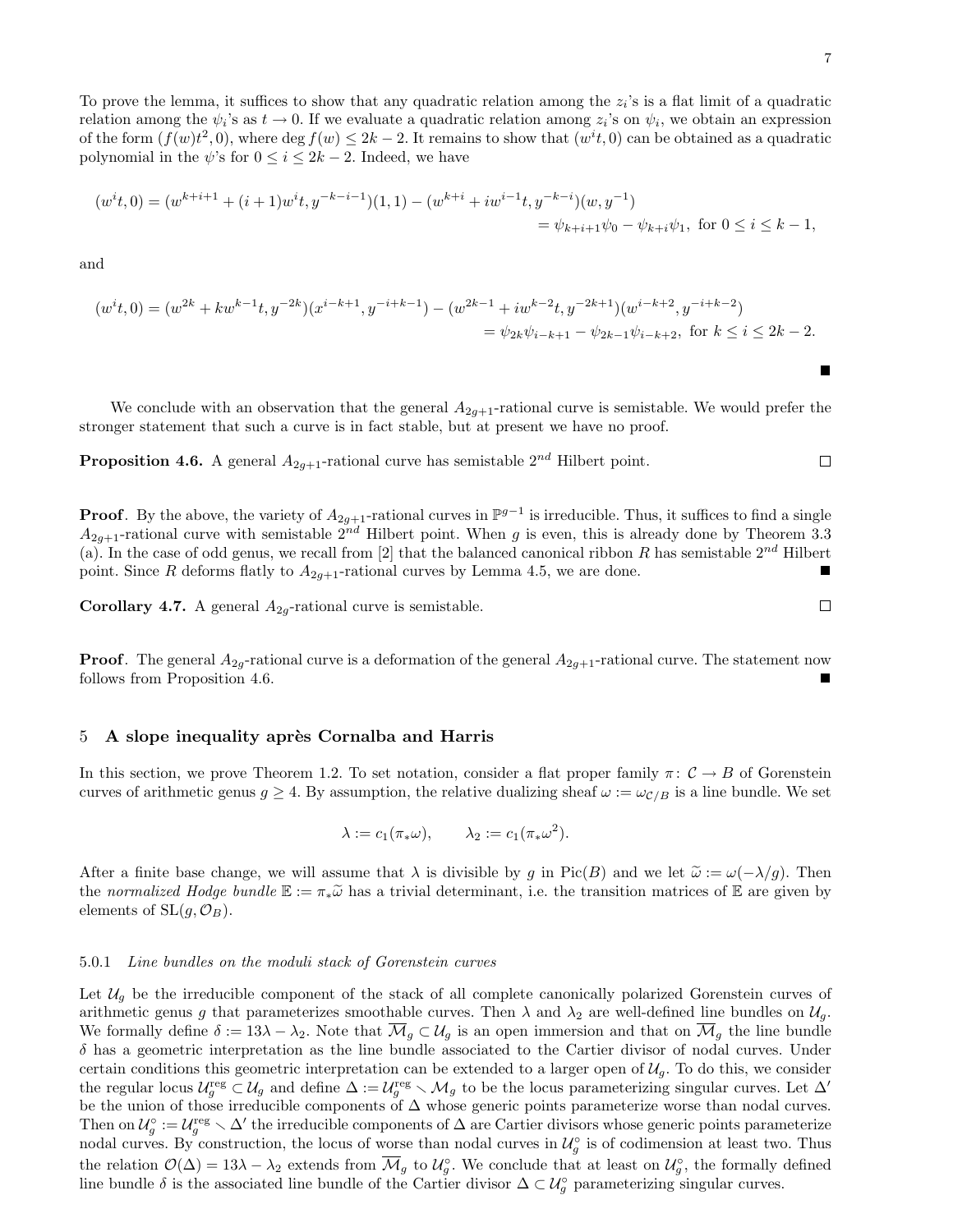### 5.0.2 Slopes of families of Gorenstein curves

Given a family  $\mathcal{C} \to B$  as above, with B a complete curve, we define the slope of  $\mathcal{C} \to B$  to be  $(\delta \cdot B)/(\lambda \cdot B)$ . We proceed to prove Theorem 1.2, which is a generalization of a special case of a well-known result of Cornalba and Harris regarding divisor classes associated to families of Hilbert (semi)stable varieties [7]. In the case of families of curves, the Cornalba-Harris theorem says that the slope of an arbitrary generically smooth family of stable curves of genus g is at most  $8 + 4/g$  [7, Theorem 1.3]. This result has been proved independently by Xiao [22] for the wider class of fibered algebraic surfaces using a vector bundle argument and more recently by Moriwaki [16] using semistability of a certain vector bundle on  $\overline{\mathcal{M}}_q$ .

Note that the Cornalba-Harris theorem is sharp: The general family of hyperelliptic curves of genus q has slope precisely  $8 + 4/g$ , while there exist families of bielliptic curves of slope 8 [5, Theorem 2.1] and there are families of trigonal curves of slope  $36(g+1)/(5g+1)$  by [19, 1].

Our proof of Theorem 1.2 follows closely the original argument of Cornalba and Harris, which relied on geometric invariant theory. We include details for completeness. We also note that the Cornalba-Harris GIT approach was recently generalized to more general families by Stoppino [20].

Proof of Theorem 1.2: The key input in Cornalba-Harris method [7] is the *asymptotic* Hilbert semistability of the canonically embedded general fiber of  $C \to B$ . Our assumption that the general fiber C has a semistable  $2^{nd}$ Hilbert point is much stronger than asymptotic semistability and so leads to a stronger inequality. On the other hand, not every smooth canonical curve has a semistable  $2^{nd}$  Hilbert point (see Proposition 5.2), so while our inequality is stronger, we have to settle for a genericity assumption on the generic fiber.

By definition, semistability of C is equivalent to the existence of an SL(q)-invariant polynomial  $f \in$  $H^0(\mathbb{P}W, \mathcal{O}(d))$ , where  $W = \bigwedge^{3g-3} \text{Sym}^2 H^0(C, \omega_C)$ , that does not vanish at the point

$$
\bigwedge^{3g-3} \text{Sym}^2 \text{H}^0(C, \omega_C) \to \bigwedge^{3g-3} \text{H}^0(C, \omega_C^2)
$$

of PW. Under the usual identification  $H^0(PW, \mathcal{O}(d)) \simeq \text{Sym}^d W$ , the polynomial f corresponds to a section of Sym<sup>d</sup> W that maps to a non-zero section of Sym<sup>d</sup>  $\bigwedge^{3g-3} H^0(C, \omega_C^2)$ .

Consider now the family  $\pi: \mathcal{C} \to B$  as in the statement of the theorem. Let  $\mathbb{E} = \pi_*(\widetilde{\omega})$  be the normalized Hodge bundle. Here,  $\tilde{\omega} = \omega(-\lambda/g)$  and so det  $\mathbb{E} \simeq \mathcal{O}_B$ . Using the SL(g)-invariance of f and the fact that transition matrices of Sym<sup>d</sup>  $\bigwedge^{3g-3}$  Sym<sup>2</sup> E correspond to an SL(g) coordinate change, we conclude that there exists a section of Sym<sup>d</sup>  $\bigwedge^{3g-3}$  Sym<sup>2</sup> E that maps to a generically non-vanishing section of Sym<sup>d</sup>  $\bigwedge^{3g-3} \pi_* \left( \tilde{\omega}^2 \right)$ . Since  $\bigwedge^{3g-3} \pi_* \left( \tilde{\omega}^2 \right)$  is a line bundle on B, we conclude that

$$
c_1\left(\bigwedge^{3g-3}\pi_*\left(\widetilde{\omega}^2\right)\right)\geq 0.
$$

It follows that  $c_1(\pi_*(\tilde{\omega}^2)) \geq 0$ .<br>Since  $\tilde{\omega} = (\tilde{\omega}^2)$ 

Since  $c_1 \pi_* (\tilde{\omega}^2) = \lambda_2 - 2\lambda (3g - 3)/g$ , we conclude

$$
13\lambda - \delta = \lambda_2 \ge 2(3g - 3)\lambda/g,
$$

which gives the desired inequality

$$
\frac{\delta}{\lambda} \le 7 + \frac{6}{g}.
$$

 $\blacksquare$ 

#### 5.1 Bielliptic curves

As [22, Example 4.3] shows, certain double covers of trivial families of elliptic curves give rise to families of bielliptic curves of genus g and slope 8; for reader's convenience, we recall this construction below. Interestingly, Barja proved that any family of curves with a bielliptic generic fiber has slope at most 8 and those of slope 8 are necessarily double covers of isotrivial families of smooth elliptic curves [5, Theorem 2.1].

**Example 5.1** (Bielliptic family of slope 8, cf.  $[22, Example 4.3]$ ). Let E be a curve of genus one. Consider a constant family  $X := E \times B$  and a divisor  $D \subset X$  of relative degree  $(2g - 2)$  over B. Since  $K_X = \pi^* K_B$ , adjunction gives  $K_D - \pi^* K_B = (K_X + D) \cdot D - \pi^* K_B \cdot D = D^2$ . Thus the number of branch points of  $D \to B$ is  $D^2$  by Riemann-Hurwitz formula. Consider now the double cover  $Y \to X$  branched over D. The singular fibers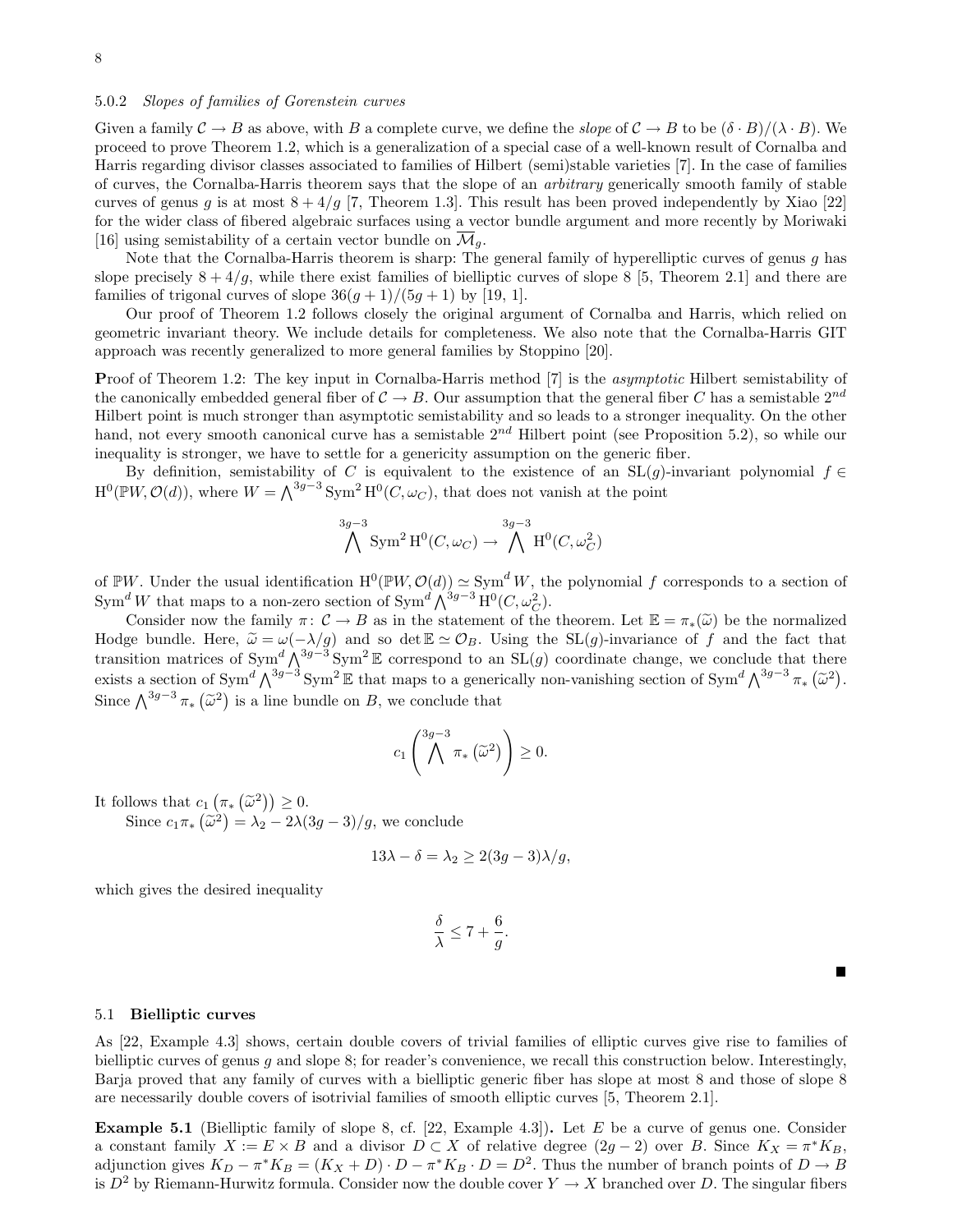Г

of  $Y \to B$  correspond to branch points of  $D \to B$ . Assuming the branch points are simple, we conclude that  $\delta_{Y/B} = D^2$ . On the other hand, by Mumford's formula

$$
12\lambda_{Y/B} - \delta_{Y/B} = \kappa_{Y/B} = 2(\omega_{X/B} + D/2)^2 = D^2/2.
$$

It follows that

$$
\lambda_{Y/B} = D^2/8 = \delta/8.
$$

We now contrast the computation of Example 5.1 with Theorem 1.2. Since  $8 > 7 + \frac{6}{g}$  for  $g \ge 7$ , Theorem 1.2 implies that the canonically embedded general bielliptic curve of genus  $q \geq 7$  must have a non-semistable  $2^{nd}$  Hilbert point. In fact, we have a more precise result.

**Proposition 5.2.** The 2<sup>nd</sup> Hilbert point of a canonically embedded smooth bielliptic curve of genus  $q \ge 7$ is non-semistable. The  $2^{nd}$  Hilbert point of a canonically embedded smooth bielliptic curve of genus  $q = 6$  is strictly semistable. П

**Proof.** Consider a genus one curve  $E \subset \mathbb{P}^{g-2}$  embedded by a degree  $g-1$  complete linear system. There are  $\binom{g}{2} - (2g - 2) = \binom{g+1}{2} - 3(g-1) - 1$  quadrics containing E. It follows that a projective cone Cone(E) over E in P<sup>g-1</sup> is cut out by one less quadric than a smooth canonical curve. In fact, any smooth quadric section of Cone(E) is a canonically embedded bielliptic curve of genus  $g$ , as can be easily verified using adjunction, and conversely every canonically embedded bielliptic curve lies on such a cone. If  $C \in |O_{\text{Cone}(E)}(2)|$ , then there are  $\binom{g+1}{2} - 3(g-1) - 1$  quadrics in  $H^0(C, \mathcal{I}_C(2))$  that are singular at the vertex of Cone(E). Suppose the vertex has coordinates  $[0:0:\ldots:0:1]$ . If now  $\rho$  is the one-parameter subgroup of  $SL(g)$  acting with weights  $(-1,-1,\ldots,-1,g-1)$ , then the  $\rho$ -weight of any monomial basis of  $\mathrm{H}^{0}(C, \mathcal{I}_{C}(2))$  is at most

$$
-2\left(\binom{g+1}{2}-3(g-1)-1\right)+2(g-1)=-g^2+7g-6=-(g-1)(g-6).
$$

Thus a bielliptic curve has non-stable  $2^{nd}$  Hilbert point for all  $g \ge 6$ , and non-semistable  $2^{nd}$  Hilbert point for all  $g \geq 7$ .

It remains to establish the semistability of a canonically embedded smooth bielliptic curve of genus 6. By above, every such curve degenerates isotrivially to a double hyperplane section of a cone over a genus one curve of degree 5 in  $\mathbb{P}^4$ . The semistability of this non-reduced curve follows from Kempf's results [14].

#### Acknowledgement

The first author would like to thank Aise Johan de Jong for several discussions that gave an impetus to this paper and Anand Deopurkar for many fruitful discussions about ribbons, canonical curves, and slopes of sweeping families of trigonal loci. The second author would like to thank Sean Keel for several helpful conversations during the initial stages of this project.

#### References

- [1] Jarod Alper, Maksym Fedorchuk, and David Smyth. Singularities with  $\mathbb{G}_m$ -action and the log minimal model program for  $\overline{M}_g$ , 2010. arXiv:1010.3751v2 [math.AG].
- [2] Jarod Alper, Maksym Fedorchuk, and David Smyth. Finite Hilbert stability of (bi)canonical curves, 2011. to appear in *Invent. Math.*, arXiv:1109.4986 [math.AG].
- [3] Jarod Alper and Donghoon Hyeon. GIT constructions of log canonical models of  $M_g$ , 2011. Proceedings of the UGA Conference on Moduli and Vector Bundles, to appear. arXiv:1109.2173 [math.AG].
- [4] E. Arbarello, M. Cornalba, P. A. Griffiths, and J. Harris. Geometry of algebraic curves. Vol. I, volume 267 of Grundlehren der Mathematischen Wissenschaften. Springer-Verlag, New York, 1985.
- [5] Miguel A. Barja. On the slope of bielliptic fibrations. Proc. Amer. Math. Soc., 129(7):1899–1906 (electronic), 2001.